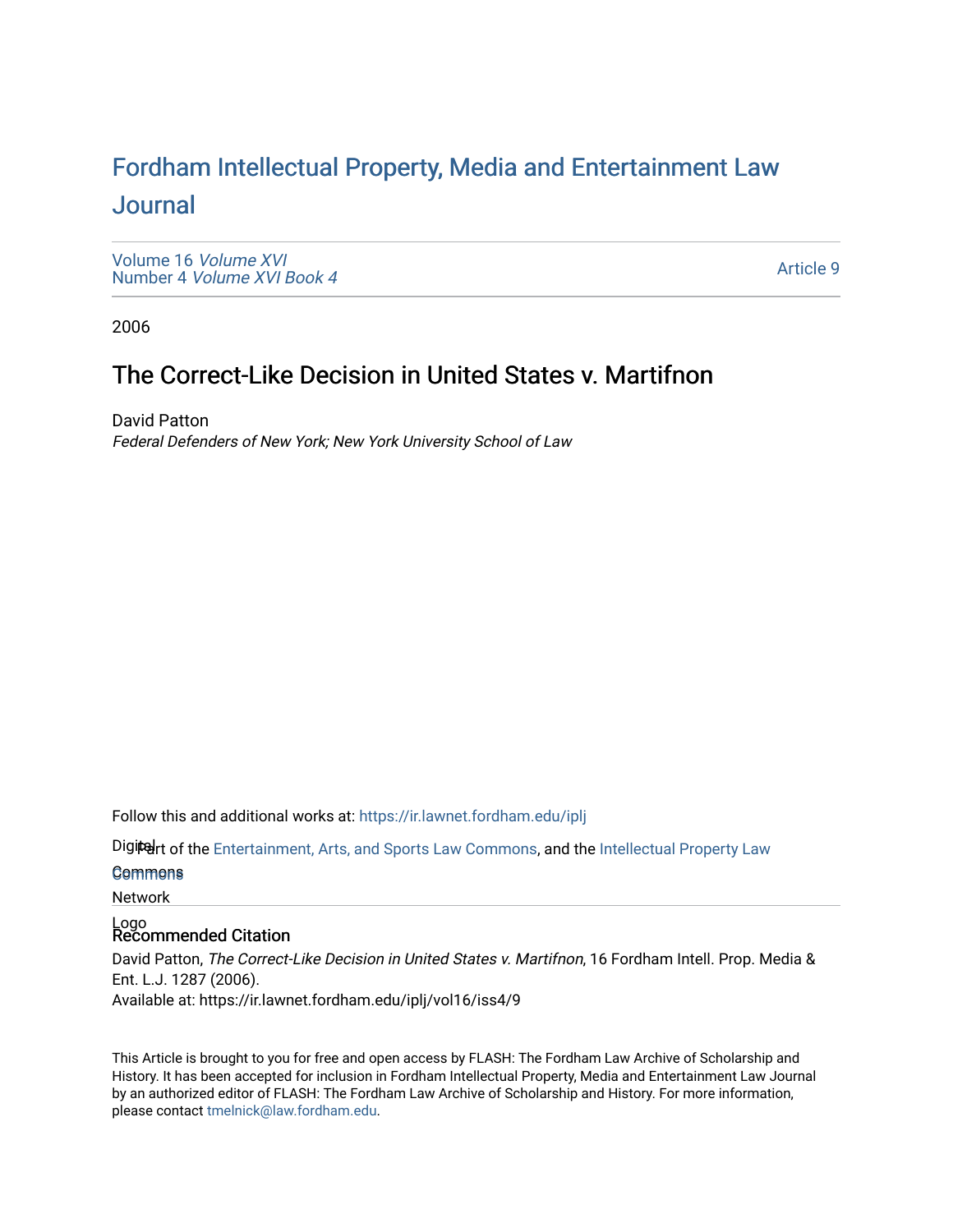# The Correct-Like Decision in *United States v. Martignon*

#### By David Patton<sup>\*</sup>

#### **INTRODUCTION**

When United States District Judge Harold Baer, Jr., struck down the federal anti-bootlegging act<sup>[1](#page-1-1)</sup> last year in *United States v*. Martignon,<sup>[2](#page-1-2)</sup> he repeatedly employed a term to describe the law— "copyright-like"—that has provoked much criticism. Commentators have criticized the phrasing as either imprecise, $3$ nonsensical,<sup>[4](#page-1-4)</sup> or merely insufficient as a basis for striking down the statute.<sup>[5](#page-1-5)</sup> And a federal court in California, in disagreeing with the holding of *Martignon*, specifically noted that use of the term was "not particularly helpful."[6](#page-1-6)

Judge Baer, however, was not the first to use the term "copyright-like," and he will likely not be the last. Seemingly vague descriptions of laws as "copyright-like" or "quasicopyright" are sure to appear in future opinions as courts evaluate congressional authority to pass a new generation of untraditional intellectual property statutes. In addition to the bootlegging

<span id="page-1-0"></span>The author is a staff attorney at the Federal Defenders of New York and an adjunct professor at New York University School of Law. He represents Jean Martignon in *United States v. Martignon.* 

 <sup>18</sup> U.S.C. § 2319A (2000).

<span id="page-1-1"></span><sup>2</sup> United States v. Martignon, 346 F. Supp. 2d 413 (S.D.N.Y. 2004). 3

<span id="page-1-3"></span><span id="page-1-2"></span>Brief of Amici Curiae Ass'n of Am. Publishers, et al. at 20, United States. v. Martignon, 175 F.3d 1269 (2d Cir. May 12, 2005) (No. 04-5649-cr).

<span id="page-1-4"></span><sup>4</sup> Hugh Hansen et al., *Panel III: United States v. Martignon—Case in Controversy*, 16 FORDHAM INTELL. PROP. MEDIA & ENT. L.J. 1223 (2006) (William Patry, panelist).

<span id="page-1-5"></span>*See* Brian Danitz, *Martignon and KISS Catalog: Can Live Performances Be Protected?*, 15 FORDHAM INTELL. PROP. MEDIA & ENT. L.J. 1143, 1181 (2005). 6

<span id="page-1-6"></span>Kiss Catalog, Ltd. v. Passport Int'l Prods., 405 F. Supp. 2d 1169, 1174 (C.D. Cal. 2005).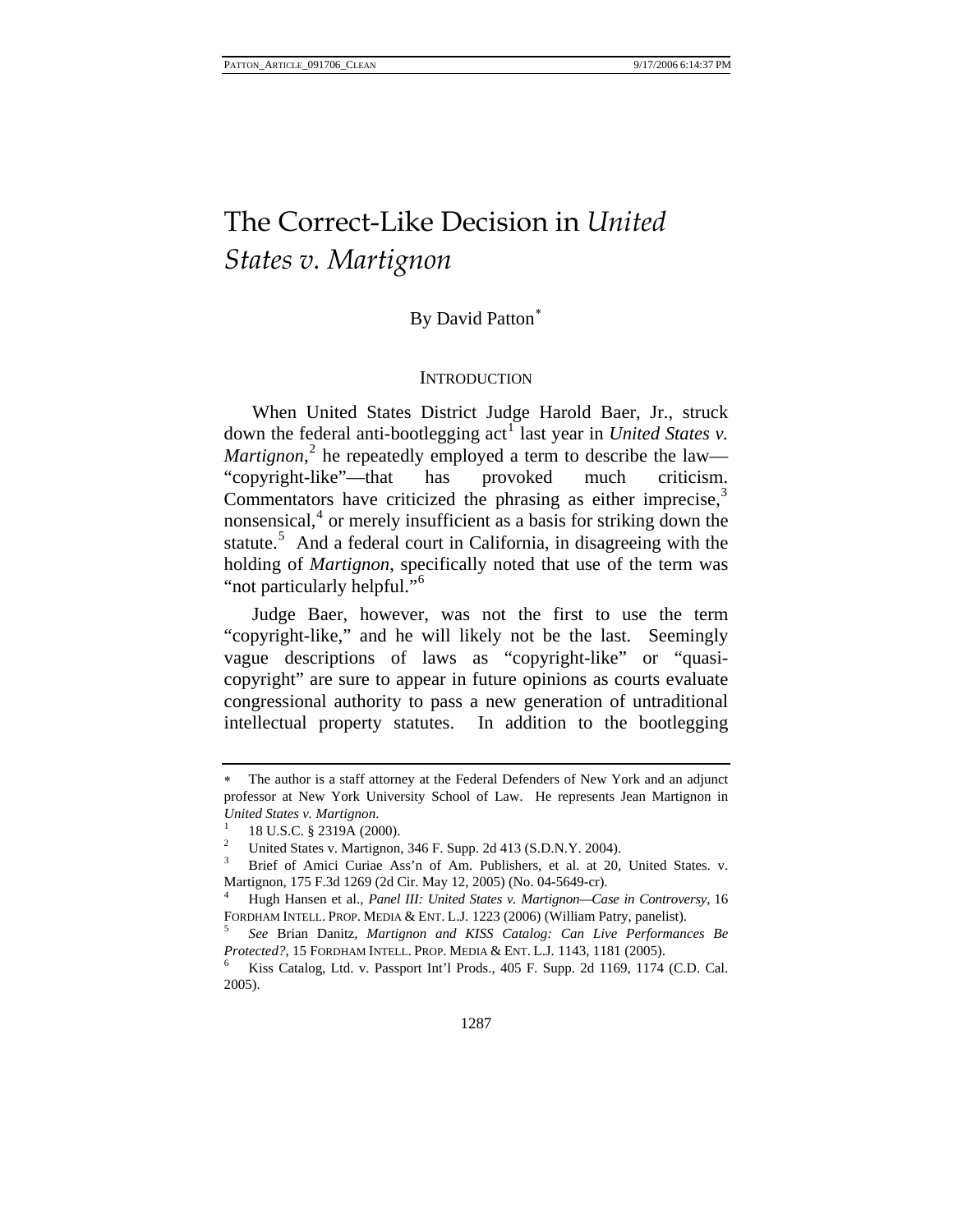context, the terms have also recently appeared in opinions weighing the constitutionality of the Digital Millennium Copyright Act ("DMCA").<sup>[7](#page-2-0)</sup> The anti-bootlegging statute and the DMCA, share important features that precipitated the use of the terminology: they both regulate in the field of intellectual property, but do so in ways novel to traditional American intellectual property legislation, and they were both passed in response to world trade agreements entered into by the United States. The new laws move the United States closer to embracing a "neighboring rights" view of intellectual property heretofore more closely associated with European law. But along with this trend, have come questions about the scope of congressional authority in creating these new rights.

When Judge Baer struck down the federal anti-bootlegging statute as unconstitutional, the decision sparked heated debate about the scope of the Copyright Clause and the enumerated powers of Congress. The primary questions presented in *Martignon* were (1) whether the statute violated the Copyright Clause by its vesting of exclusive rights in non-"Writings," *i.e.*, live musical performances; (2) whether it violated the Copyright Clause by granting those rights in perpetuity; and (3) if so, whether Congress could nonetheless enact such legislation pursuant to the Commerce Clause, irrespective of the Copyright Clause's limitations.

The Government took the position that the bootlegging statute falls entirely outside the scope of the Copyright Clause precisely because it regulates non-writings, and that when Congress grants exclusive rights to performers it does so within its authority under the Commerce Clause, free of any conflict with the Copyright Clause. In so arguing, the Government relied heavily on the differences between the anti-bootlegging statute and the rights conferred by the Copyright Act. Its basic premise was that the bootlegging statute is separate and distinct from copyright law; instead, it is a commercial regulation passed to comply with the United States' treaty obligations.

<span id="page-2-0"></span><sup>7</sup> Digital Millennium Copyright Act, Pub. L. No. 105-304, 112 Stat. 2860 (1998) (codified at 17 U.S.C. § 512 (2000)).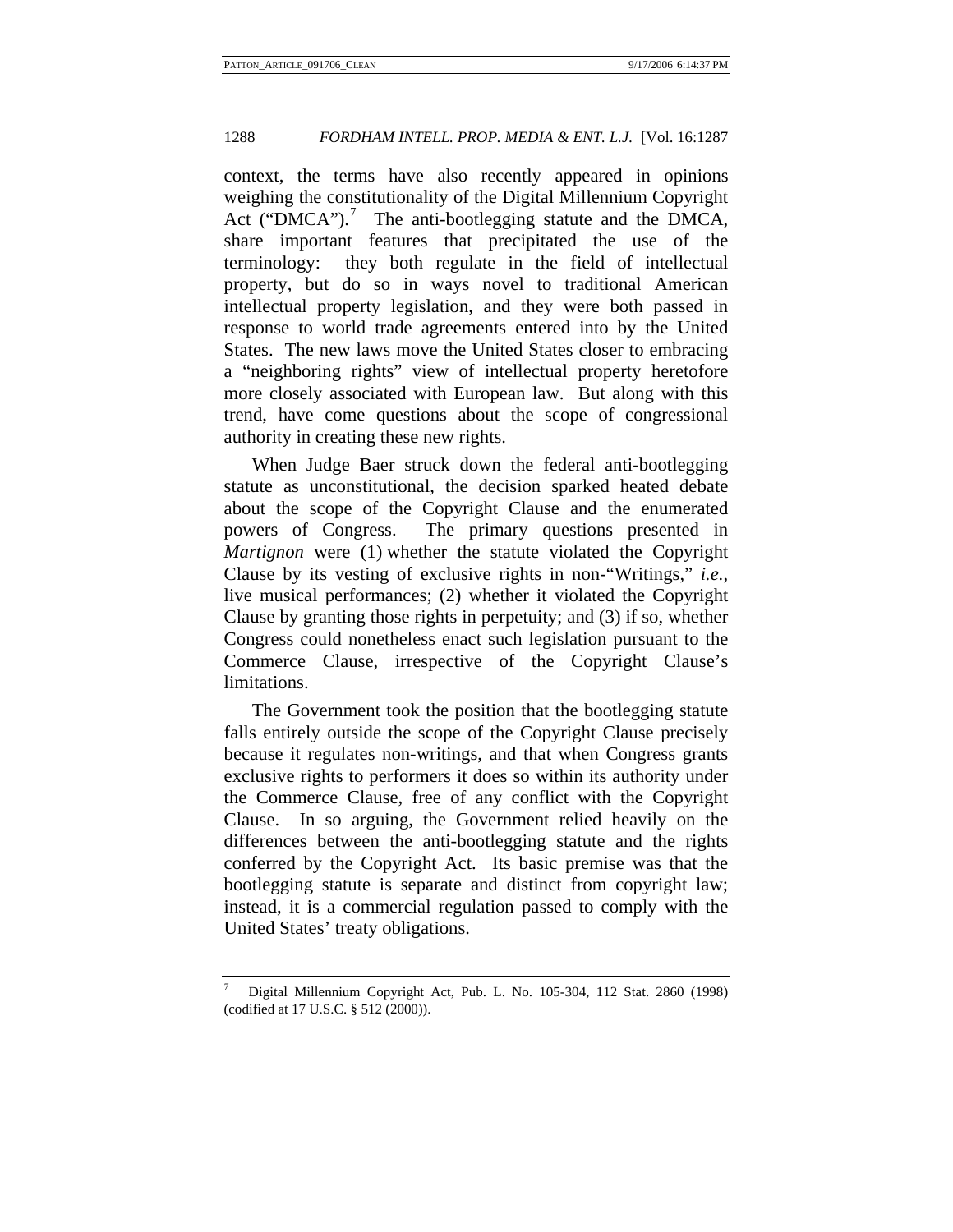Mr. Martignon, on the other hand, contended that the statute falls squarely within the scope of the Copyright Clause since it regulates "the fruits of creative intellectual or aesthetic labor,"<sup>[8](#page-3-0)</sup> and that it violates the proscriptions of the clause by granting exclusive rights to authors of non-"Writings" and for time immemorial. He further argued that Congress may not avoid those proscriptions by reliance on the Commerce Clause. Here, Mr. Martignon relied heavily on the ways in which the statute is similar to traditional copyright legislation in the rights it provides to authors, but different in its failure to provide the same traditional safeguards to the beneficiaries of the public domain.

In his opinion holding for Mr. Martignon, Judge Baer repeatedly referred to the statute as "copyright-like legislation,"<sup>[9](#page-3-1)</sup> and he concluded that "Congress may not enact copyright-like legislation, such as the anti-bootlegging statute, under the commerce clause (or any other clause) when the legislation conflicts with the limitation[s] imposed by the Copyright Clause."[10](#page-3-2) This phraseology incited considerable criticism. Indeed, one of the leading experts on copyright law and the author of the statute, William Patry, said of it: "The idea that it could be 'copyright-like' I don't quite get either. You are pregnant or you are not pregnant. Either it is a Copyright Clause or it is not a Copyright Clause. It can't be 'copyright-like.'"[11](#page-3-3) While I confess to being a bigger fan of Judge Baer's opinion than Mr. Patry, I find his criticism on this score valid—to a certain extent.

Below, I discuss the terms "copyright-like" and "quasicopyright" and demonstrate that prior to *Martignon*, courts had typically used the terms in reference to a law's similarity (or dissimilarity) to the Copyright Act; whereas in *Martignon* the term was also used in reference to the Copyright Clause. While this usage in *Martignon* may have been somewhat imprecise, I suggest that the classification of a law as "copyright-like" is ultimately unimportant to the determination of whether the bootlegging statute is constitutional. The constitutionality of the statute

<span id="page-3-0"></span><sup>8</sup> Goldstein v. California, 412 U.S. 546, 561 (1973).

<sup>9</sup> <sup>9</sup> United States v. Martignon, 346 F. Supp. 2d 413 *passim* (S.D.N.Y. 2004).<br><sup>10</sup> *Id.* at 425.<br><sup>11</sup> Hansen, *supra* note 4 (William Patry, panelist).

<span id="page-3-3"></span><span id="page-3-2"></span><span id="page-3-1"></span>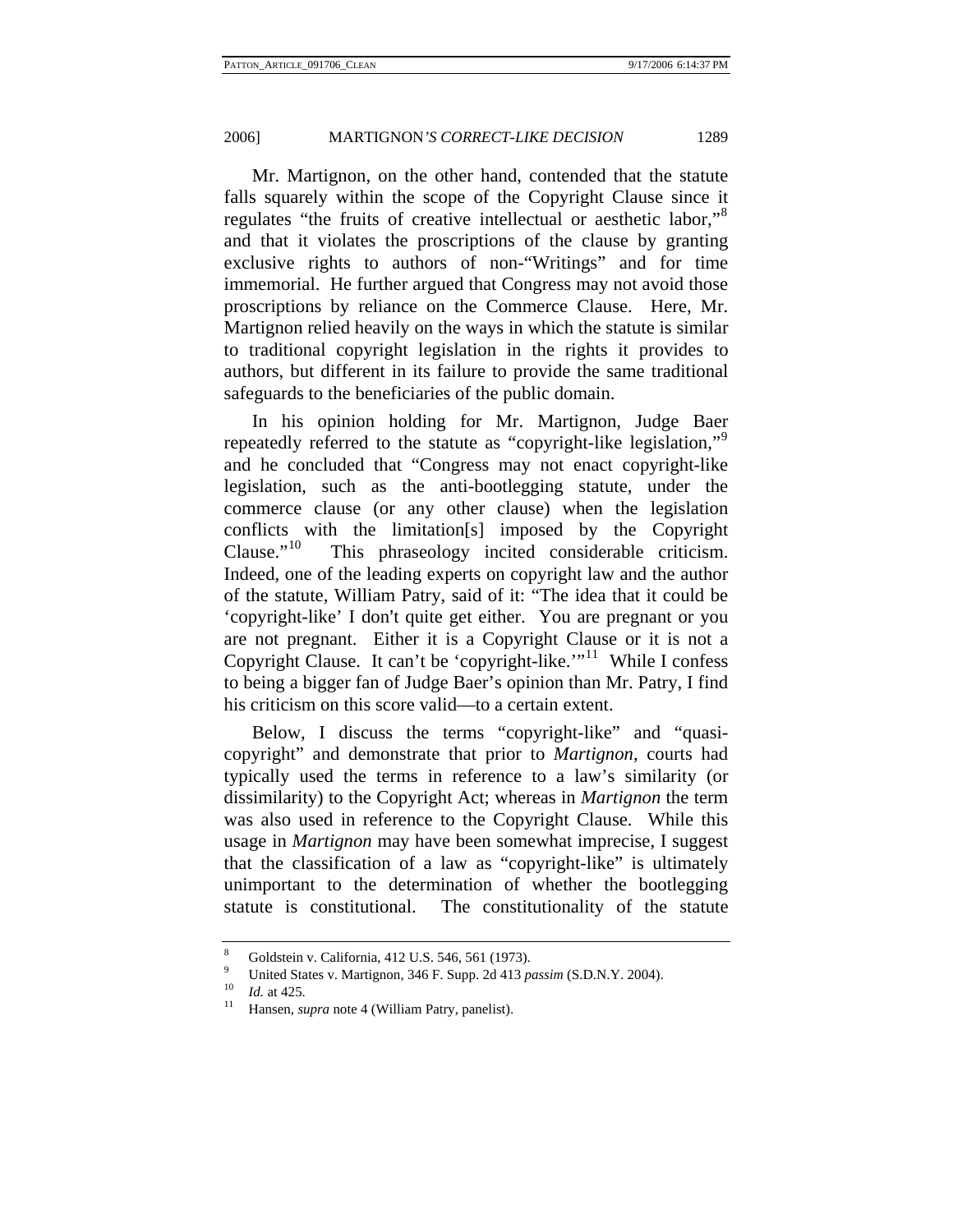depends not on how it is broadly categorized but on its actual effects, i.e., the rights it confers and the subject matter of those rights. The Copyright Clause itself does not mention the word "copyright;" instead it speaks of "exclusive rights" granted "for limited times" to "Authors" for their "Writings."<sup>[12](#page-4-0)</sup> When analyzing how those terms have been interpreted by the Supreme Court, it becomes clear that the bootlegging statute falls squarely within the scope of the Copyright Clause and that Judge Baer's conclusion is well supported despite his terminology. While "copyright-like" and "quasi-copyright" may provide useful shorthands for describing the increasing number of non-traditional laws regulating intellectual property, the terms themselves do not answer any of the fundamental questions at issue; they merely beg them.

#### I. *MOGHADAM*, *RAILWAY LABOR* AND *MARTIGNON*

In 1994, Congress passed legislation prohibiting the unauthorized recording and transmission of live musical performances and the subsequent copying or distribution of such "bootleg" recordings. $13$  Prior to this legislation, prohibitions on "bootlegging"<sup>[14](#page-4-2)</sup> had been left to individual states, the majority of

<span id="page-4-0"></span>U.S. CONST. art. I, § 8, cl. 8 ("Congress has the power . . . To promote the Progress of Science and useful Arts, by securing for limited Times to Authors and Inventors the exclusive Rights to their respective Writings and Discoveries."). 13 18 U.S.C. § 2319A (2000).

<span id="page-4-2"></span><span id="page-4-1"></span><sup>&</sup>lt;sup>14</sup> A bootleg album or compact disc is an unauthorized recording of a live musical performance that is not generally commercially available. Bootlegs are distinguishable from counterfeit or pirated albums, which contain copyrighted content that has been previously recorded and distributed. *See* Lee H. Russo, *The Criminalization of Bootlegging: Unnecessary and Unwise*, 1 BUFF. INTELL. PROP. L.J. 169, 172 (2002). A "counterfeit" recording mimics an official release in its entirety, down to its packaging and trademarks and are "duplicates of commercially released albums intended to look like the original." Dawn R. Maynor, *Just Let the Music Play: How Classic Bootlegging Can Buoy the Drowning Music Industry*, 10 J. INTELL. PROP. L. 173, 175 (2002). A "pirated" recording also contains commercially released material but without mimicking the entire content or packaging of the official product. *See* The Recording Industry Association of America ("RIAA"), Anti-Piracy News and Issues page, http://www.riaa.com/issues/piracy/default.asp (last visited Aug. 16, 2006) (definitions for bootleg, counterfeit, and piracy promulgated by RIAA).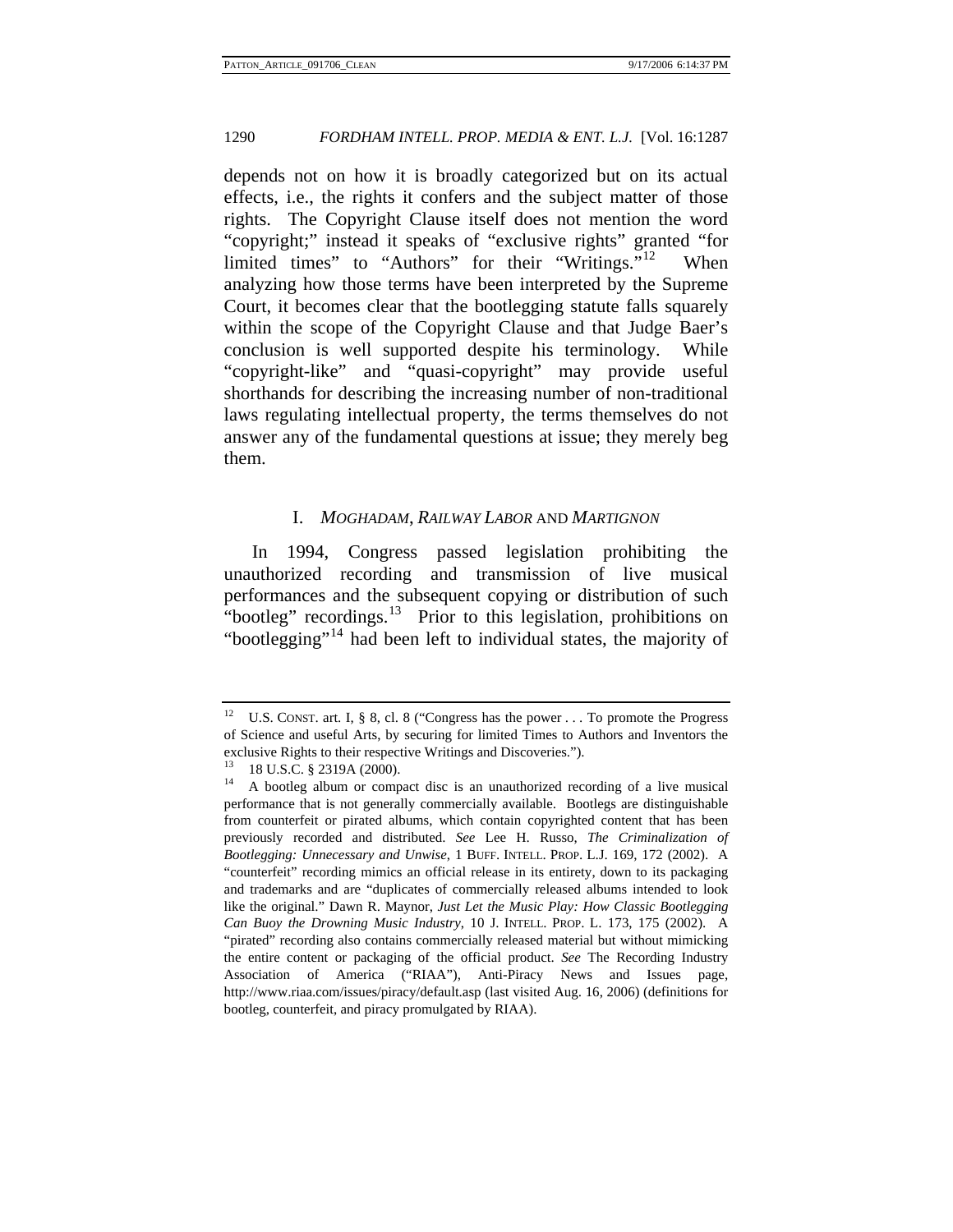which prohibited unauthorized recordings.<sup>[15](#page-5-0)</sup> The federal statute was passed in response to the Uruguay Round of Multilateral Trade negotiations, which included the Agreement on Trade Related Aspects of Intellectual Property ("TRIPS"), to which the United States was a signatory.<sup>[16](#page-5-1)</sup> There is almost a complete dearth of legislative history related to the passage of the statute because it was passed using "fast-track" procedures which did not allow for amendment or debate.<sup>[17](#page-5-2)</sup>

The statute went unchallenged until 1997 when Ali Moghadam was charged in the Middle District of Florida with distributing bootleg compact discs.[18](#page-5-3) He challenged the statute as violating the Copyright Clause because it granted exclusive rights to the authors of non-"Writings." The Eleventh Circuit disagreed with Mr. Moghadam, ultimately finding that Congress maintained authority to pass the statute under its Commerce Clause powers even assuming that the statute fell outside the scope of congressional authority under the Copyright Clause (a point the government had conceded). In so doing, however, the Court was required to resolve "the tension"[19](#page-5-4) between its holding and that in *Railway Labor Executives' Association v. Gibbons*. [20](#page-5-5)

In *Railway Labor*, the Supreme Court addressed the uniformity requirement of the Bankruptcy Clause and whether Congress could pass a non-uniform bankruptcy law under its Commerce Clause powers.<sup>[21](#page-5-6)</sup> The issue arose in 1980 when Congress enacted the Rock Island Railroad Transition and Employee Assist Act ("RITA") requiring a debtor railroad company in bankruptcy proceedings to pay \$75 million to its former employees. $22$  The

<span id="page-5-0"></span><sup>15</sup> *See* Keith V. Lee, *Resolving the Dissonant Constitutional Chords Inherent in the Federal Anti-Bootlegging Statute in United States v. Moghadam*, 7 VILL. SPORTS & ENT. L.J. 327, n.29 (2000) (finding that 30 states and the District of Columbia have antibootlegging statutes).

<span id="page-5-1"></span><sup>16</sup> *See* Agreement on Trade-Related Aspects of Intellectual Property Rights, Apr. 15, 1994, WTO Agreement, Annex 1C, Art. 14, Sec. 5, 33 I.L.M. 1125 (1994); *see also*, Maynor, *supra* note 14, at 187 (2002). 17 *Id.*

<span id="page-5-4"></span><span id="page-5-3"></span><span id="page-5-2"></span><sup>&</sup>lt;sup>18</sup> See United States v. Moghadam, 175 F.3d 1269 (11th Cir. 1999).<br><sup>19</sup> *Id.* at 1279.<br><sup>20</sup> 455 U.S. 457 (1982).

<span id="page-5-7"></span><span id="page-5-6"></span><span id="page-5-5"></span> $\frac{21}{22}$  *Id.* 

*Id.* at 459–62.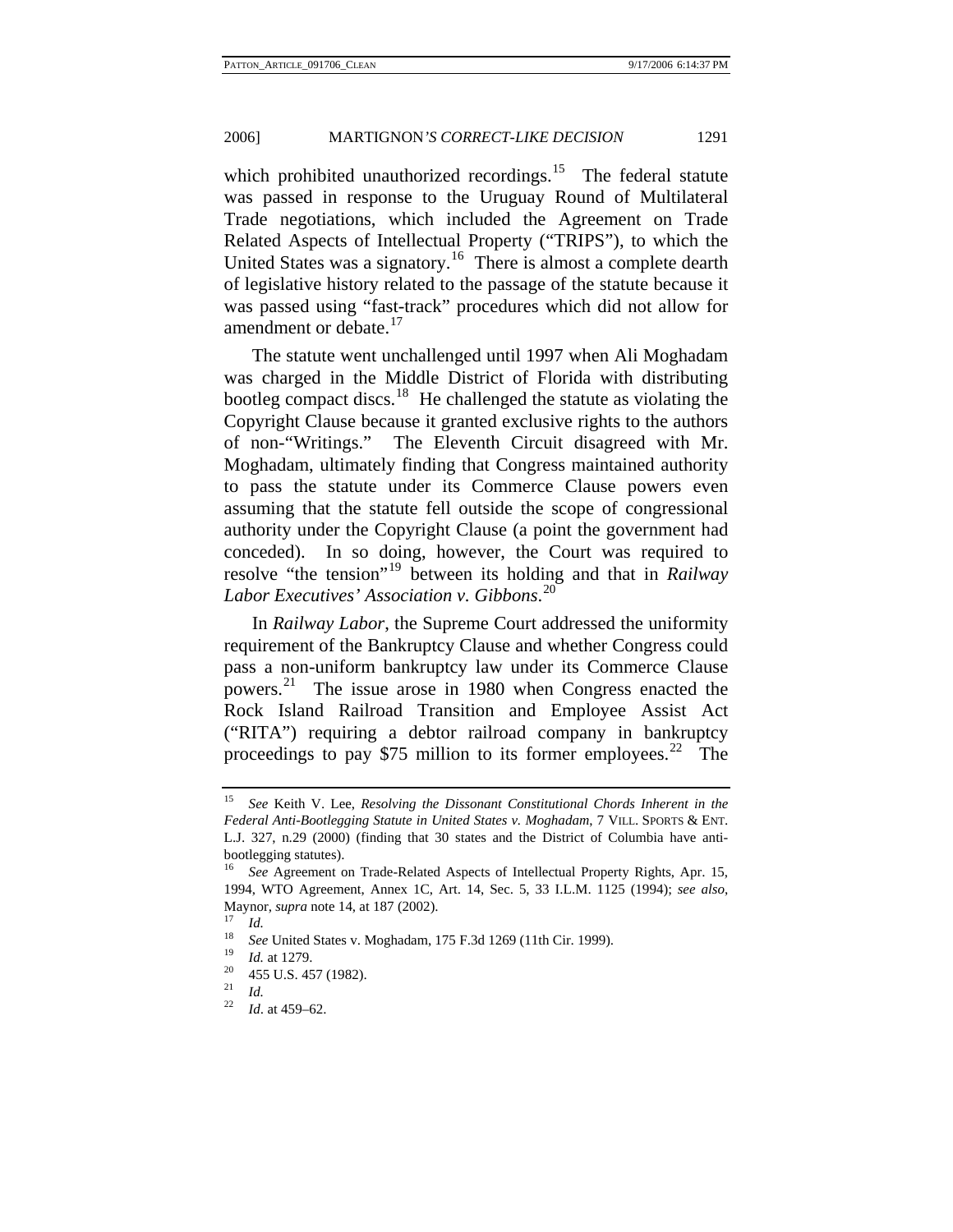trustee sued, arguing that RITA violated the Bankruptcy Clause's uniformity requirement by giving preferential treatment to the debtor's former employees. $^{23}$  $^{23}$  $^{23}$ 

Defenders of the statute asserted that RITA was a type of labor law authorized by the Commerce Clause and "not a law on the subject of bankruptcies."<sup>[24](#page-6-1)</sup> Therefore, they argued, the law was not subject to the limitations of the Bankruptcy Clause, namely the "uniformity" requirement, and that Congress was free to exercise its authority under the Commerce Clause. The Court rejected that characterization, found that the law in question was indeed a "bankruptcy" law within the scope of the Bankruptcy Clause, and struck down the statute.<sup>[25](#page-6-2)</sup> The holding turned on whether the law principally governed Congress' regulation of the labor rights of workers employed in the field of interstate transportation, or whether it instead primarily regulated the rights and obligations of creditors and debtors. In finding the latter, the Court emphasized that the rights created by RITA lay at the core of bankruptcy law and fell within the subject matter of the Bankruptcy Clause.<sup>[26](#page-6-3)</sup>

The *Moghadam* court acknowledged that *Railway Labor*  constrained congressional power to act pursuant to a general grant of authority (the Commerce Clause) where another more specific grant of authority (the Bankruptcy Clause) contained limitations. In *Moghadam*, however, the court found that this was the case only in "some circumstances" and that "the instant case is not one such circumstance."<sup>[27](#page-6-4)</sup> In the context of the anti-bootlegging statute, the court found that the statute was "not fundamentally inconsistent" with the fixation requirement of the Copyright Clause.<sup>[28](#page-6-5)</sup> Rather, according to *Moghadam*, "the Copyright Clause does not envision that Congress is positively forbidden from extending copyright-

<span id="page-6-0"></span><sup>23</sup> *Id*. at 463; *see also* U.S. CONST. art. I, § 8, cl. 4 (empowering Congress to enact

<span id="page-6-1"></span><sup>&</sup>quot;uniform Laws on the subject of Bankruptcies throughout the United States"). 24 Brief of Respondent-Appellee, Ry. Labor Executives Ass'n v. Gibbons, 645 F.2d 74 (1980) (Nos. 80-415, 80-1239), 1981 WL 390398.

<span id="page-6-3"></span><span id="page-6-2"></span><sup>25</sup> *Railway Labor,* 455 U.S. at 466–72. 26 *Id.*

<span id="page-6-5"></span><span id="page-6-4"></span><sup>27</sup> United States v. Moghadam, 175 F.3d 1269, 1280 (11th Cir. 1999). 28 *Id.*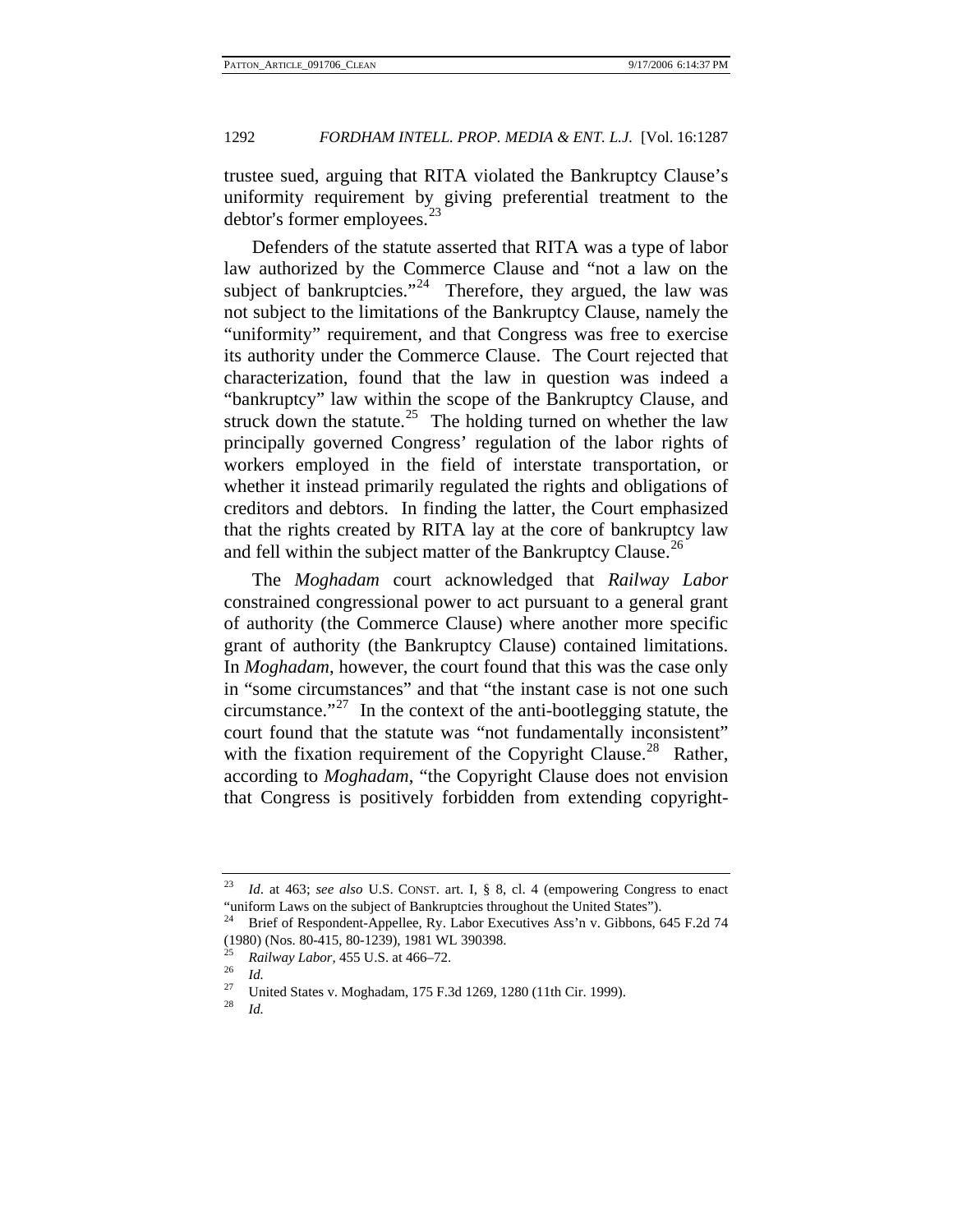like protection under other constitutional clauses, such as the Commerce Clause. . . . "<sup>[29](#page-7-0)</sup>

Throughout the opinion, the *Moghadam* court variously referred to the anti-bootlegging statute as "quasi-copyright"<sup>[30](#page-7-1)</sup> and "copyright-like"<sup>[31](#page-7-2)</sup> owing to its creation of "hybrid rights that in some ways resemble the protections of copyright law but in other ways are distinct from them."<sup>[32](#page-7-3)</sup> In so categorizing the statute, the court noted that the bootlegging statute did not confer the same exclusive rights granted by the Copyright Act and that it was unclear whether many of copyright law's related doctrines such as fair use and work-for-hire applied to the bootlegging context.<sup>[33](#page-7-4)</sup> The court ultimately concluded that "extending quasi-copyright protection to unfixed live musical performances is in no way inconsistent with the Copyright Clause, even if that Clause itself does not directly authorize such protection."<sup>[34](#page-7-5)</sup>

Notably, however, the *Moghadam* court explicitly reserved judgment on whether the statute was fundamentally inconsistent with the "Limited Times" requirement of the Copyright Clause because Mr. Moghadam failed to preserve the issue for appeal. Though not ruling on it, the Court nonetheless gave its opinion that the issue was, at the very least, problematic: "On its face, the protection created by the anti-bootlegging statute is apparently perpetual and contains no express time limit; therefore phonorecords of live musical performances would presumably never fall into the public domain."<sup>[35](#page-7-6)</sup>

Four years after the Eleventh Circuit's decision, in *United States v. Martignon*, [36](#page-7-7) Judge Baer was presented with the issue left undecided in *Moghadam*. In 2003, Jean Martignon was charged with violating the anti-bootlegging statute by selling bootleg compact discs from his record store in New York City. He

 $\frac{29}{30}$  *Id.* 

<span id="page-7-2"></span><span id="page-7-1"></span><span id="page-7-0"></span><sup>30</sup> *Id.* at 1273. 31 *Id.* at 1280. 32 *Id.* at 1272. 33 *Id.*

<span id="page-7-5"></span><span id="page-7-4"></span><span id="page-7-3"></span>

<span id="page-7-7"></span><span id="page-7-6"></span>

<sup>34</sup> *Id.* at 1280. 35 *Id.* at 1281. 36 346 F. Supp. 2d 413 (S.D.N.Y. 2004).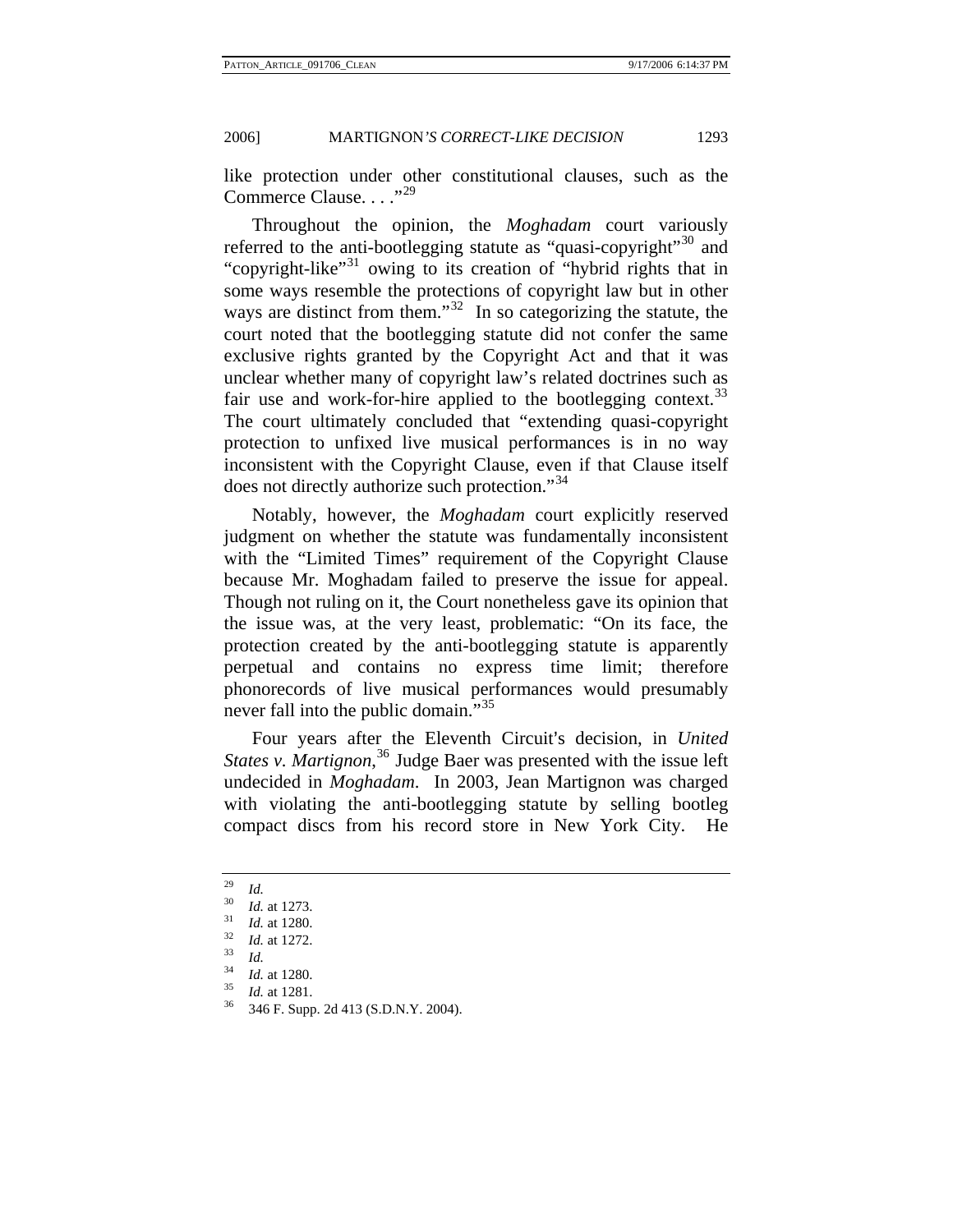challenged the constitutionality of the statute as violating both the "Writings" and "Limited Times" requirements of the Copyright Clause.<sup> $37$ </sup> Judge Baer seized upon the "copyright-like" language in *Moghadam* and expanded upon its importance in determining whether the statute was constitutional by stating that the first step in his analysis was to categorize the statute as either "a copyright law or a commercial regulation."<sup>[38](#page-8-1)</sup> He concluded the first part of his analysis by finding that, "[b]ased on the anti-bootlegging statute's language, history, and placement, it is clearly a copyright-like regulation."<sup>[39](#page-8-2)</sup> He then determined that the Copyright Clause did not empower Congress to pass the statute because it failed to meet both the "Writings" and "Limited Times" requirements.<sup>[40](#page-8-3)</sup> Lastly, he found that the limitations of the Copyright Clause constrained congressional authority generally such that Congress could not enact the statute pursuant to some other grant of authority like the Commerce Clause.<sup>[41](#page-8-4)</sup> Here, Judge Baer elevated the importance of the "copyright-like" terminology, by holding, "Congress may not enact copyright-like legislation, such as the anti-bootlegging, under the commerce clause (or any other clause), when the legislation conflicts with the limitation[s] imposed by the Copyright Clause."

Critics of the decision in *Martignon* have consistently attacked Judge Baer's use of the term "copyright-like." The Government in its appeal to the Second Circuit argued that by comparing the bootlegging statute to the bankruptcy statute in *Railway Labor* the *Martignon* court was making a fundamental error because RITA was not a "bankruptcy-like" statute.<sup>[42](#page-8-5)</sup> Rather, the statute "directly created rules for a specific bankruptcy case."[43](#page-8-6) In their amicus curiae for the Government's position, the Association of American Publishers, et al., charged that "the court below does not explain what is meant by the phrase 'copyright-like.' Insofar as the

<span id="page-8-6"></span><sup>43</sup> *Id.* 

<span id="page-8-0"></span>

<span id="page-8-1"></span>

<span id="page-8-2"></span>

<span id="page-8-3"></span>

<span id="page-8-5"></span><span id="page-8-4"></span>

<sup>&</sup>lt;sup>37</sup> *Id.* at 417–18.<br><sup>38</sup> *Id.* at 422.<br><sup>40</sup> *Id.* at 422.<br><sup>41</sup> *Id.* at 428.<br><sup>42</sup> Brief of Petitioner-Appellant, United States v. Martignon, 346 F. Supp. 2d 413 (2d<br><sup>42</sup> Brief of Petitioner-Appellant, United States v. Ma Cir. May 12, 2005) (No. 04-5649-cr).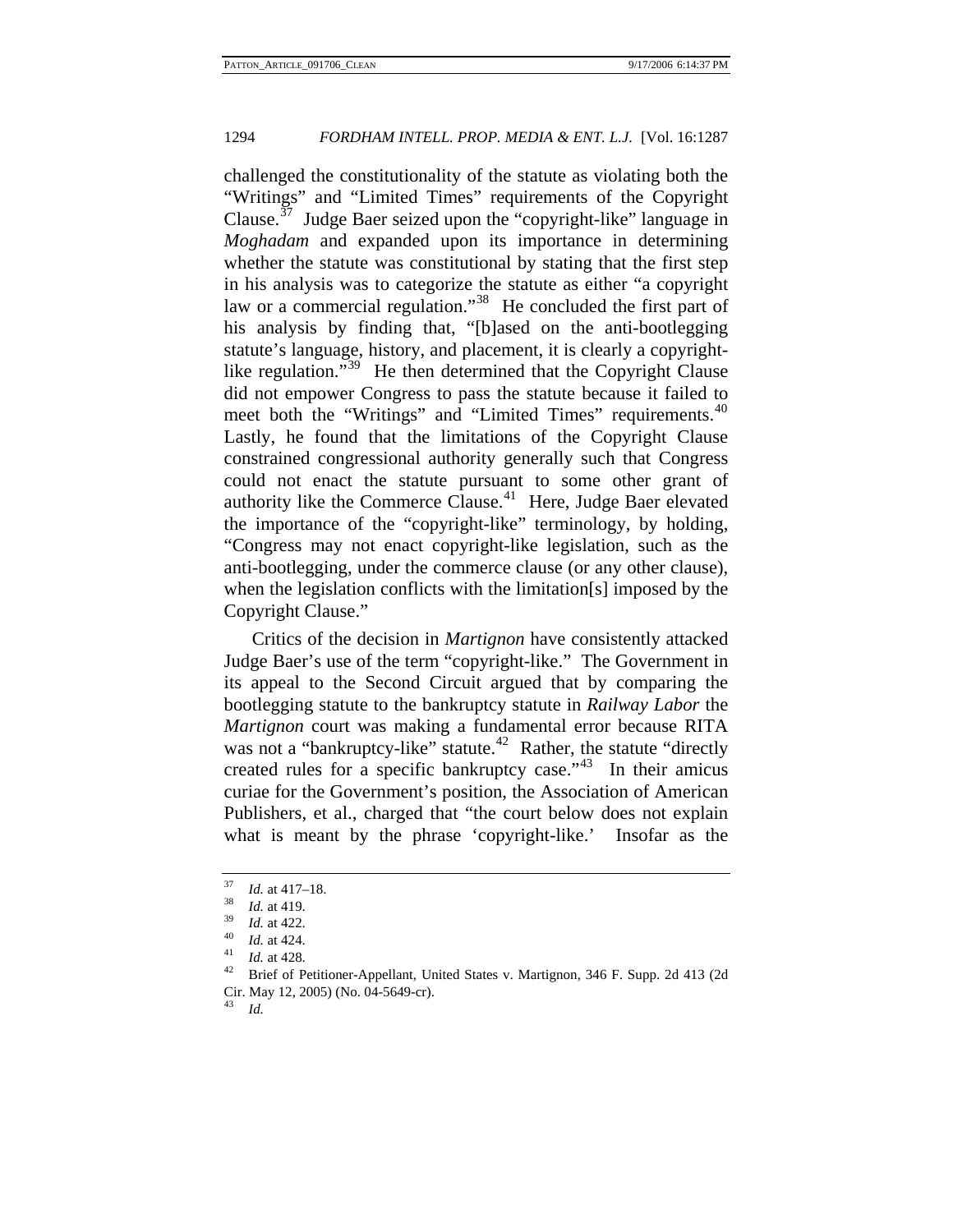decision below turns on the 'copyright-like' character of antibootlegging protection, the imprecision of that term is an additional reason for rejecting that court's decision."<sup>[44](#page-9-0)</sup> As noted above, the author of the statute, William Patry, stated in this panel discussion that "[t]he idea that it could be 'copyright-like' I don't quite get either. You are pregnant or you are not pregnant. Either it is a Copyright Clause or it is not a Copyright Clause. It can't be 'copyright-like.'"<sup>[45](#page-9-1)</sup> Also, at least one member of the Second Circuit panel sitting at the oral argument, asked the Government whether there was any precedent for the use of the term, to which the Government responded in the negative. $46$ 

More recently, a court in the Central District of California disagreed with *Martignon* in upholding the civil analogue to the anti-bootlegging statute. In *KISS Catalog v. Passport International Productions*, [47](#page-9-3) the court, upon reconsideration after intervention by the United States, found the reasoning of *Moghadam* persuasive, and with respect to the copyright-like language of *Martignon*, found that "this characterization, even if valid, is not particularly helpful. As the United States points out, nothing prohibits Congress from protecting similar things in different ways—so long as some provision of the United States Constitution allows it to do so."<sup>[48](#page-9-4)</sup>

#### II. "COPYRIGHT-LIKE"

Debate over the bootlegging statute is not the only arena in which the term "copyright-like" has been employed. Most frequently, it has arisen in the context of federal preemption of state laws which have features of copyright law. Section 301(a) of the Copyright Act preempts any "legal or equitable rights [under state law] that are equivalent to any of the exclusive rights within the general scope of copyright as specified by § 106 in works of

<span id="page-9-2"></span>

<span id="page-9-1"></span><span id="page-9-0"></span><sup>44</sup> Brief of Amici Curiae Ass'n of Am. Publishers et al., *supra* note 3. 45 Hansen, *supra* note 4 (William Patry, panelist). 46 Transcript of Oral Argument, *Martignon*, 346 F. Supp. 2d 413 (2d Cir. July 12, 2005) (No. 04-5649-cr).

<span id="page-9-4"></span><span id="page-9-3"></span> $^{47}$  405 F. Supp. 2d 1169 (C.D. Cal. 2005).

*Id.* at 1174.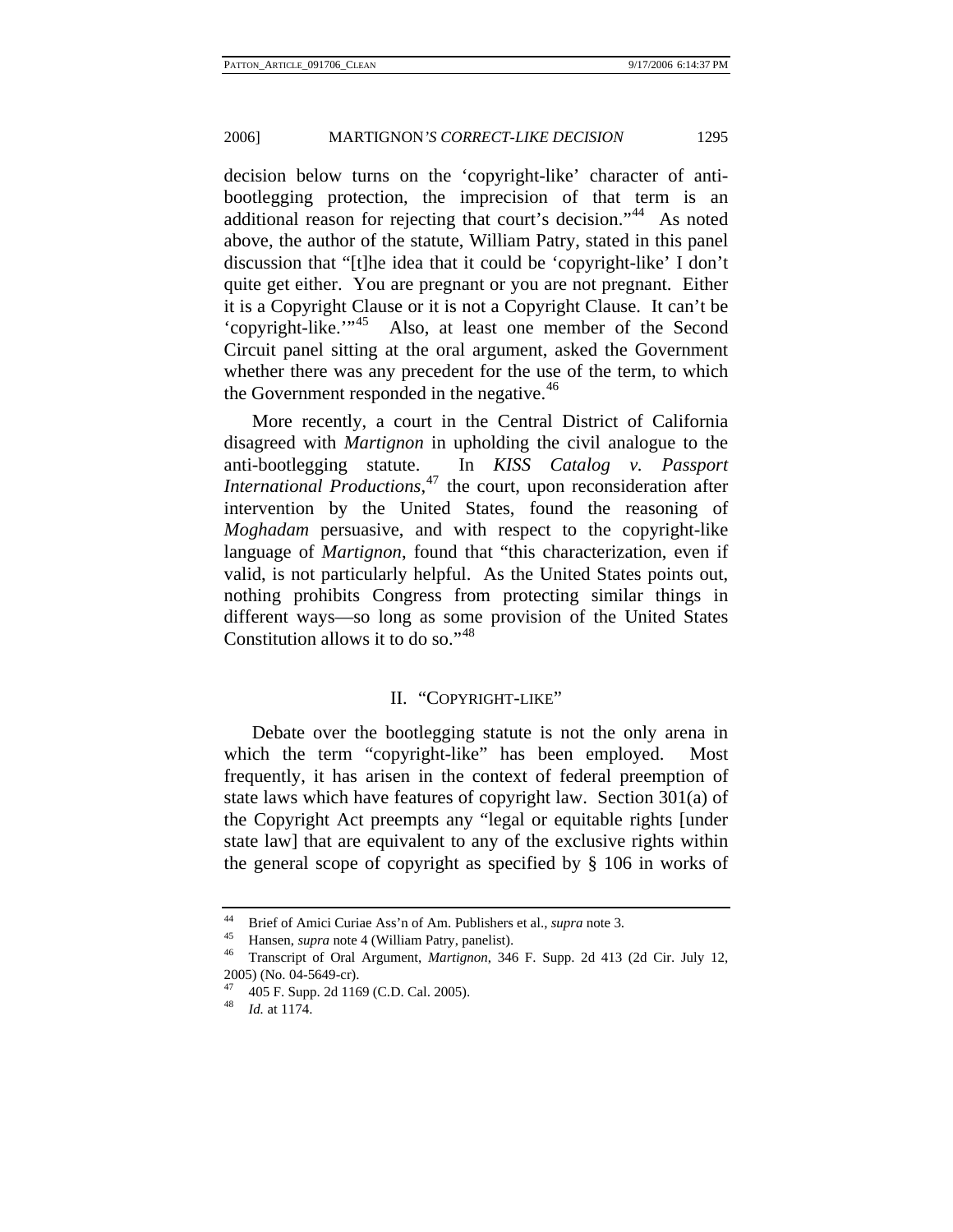authorship that are fixed in a tangible medium of expression and come within the subject matter of copyright as specified by §§ 102 and 103."[49](#page-10-0) Section 301 has resulted in a number of challenges to various state laws governing unfair competition and rights of publicity. In one such case, *Pivot Point v. Charlene Products*, Judge Easterbrook (sitting by designation as a district court judge), found that a state law unfair competition claim was preempted by the Copyright Act but also acknowledged that under different circumstances some "copyright-like" state claims might stand.<sup>[50](#page-10-1)</sup>

The term has also been used in evaluating the Digital Millennium Copyright Act ("DMCA").<sup>[51](#page-10-2)</sup> The DMCA was passed in 1998 in response to the United States' adoption of the World Intellectual Property Organization Copyright Treaty. The DMCA prohibits, *inter alia*, the distribution of certain "anticircumvention" technologies, i.e., technologies that allow persons to circumvent restrictions encrypted on digital copyrighted materials. In 2001, Elcom, a company that sold software making it possible for consumers to lift restrictions placed on books sold in digital format, was indicted under the criminal provisions of the DMCA. In *United States v. Elcom Ltd.*, [52](#page-10-3) the court addressed a variety of constitutional challenges raised by Elcom, including a Fifth Amendment vagueness challenge, First Amendment challenges to the statute's restrictions on speech and expression, and a Copyright Clause challenge to congressional authority to enact the statute. While the court dismissed all of Elcom's challenges, it relied heavily on, and quoted liberally from, *Moghadam* in addressing the copyright challenge. Employing *Moghadam*'s "fundamentally inconsistent" test, the *Elcom* court upheld the DMCA, rejecting, among other arguments, Elcom's contention "that Congress' ban on the sale of circumvention tools

<sup>&</sup>lt;sup>49</sup> 17 U.S.C. § 301(a) (2006).<br><sup>50</sup> 170 E. Supp. 2d 828 (N.D.

<span id="page-10-1"></span><span id="page-10-0"></span><sup>50 170</sup> F. Supp. 2d 828 (N.D. Ill. 2001); *see also* Toney v. L'Oreal USA, Inc., 406 F.3d 905 (7th Cir. 2005) (holding that Illinois' right of publicity statute was not preempted by the Copyright Act but noting that states may not create "copyright-like" protections that conflict with federal copyright law).

<span id="page-10-3"></span><span id="page-10-2"></span> $^{51}$  17 U.S.C. § 1201 (2006).<br> $^{52}$  202 E Supp. 2d 1111 (N)

<sup>52 203</sup> F. Supp. 2d 1111 (N.D. Cal. 2002).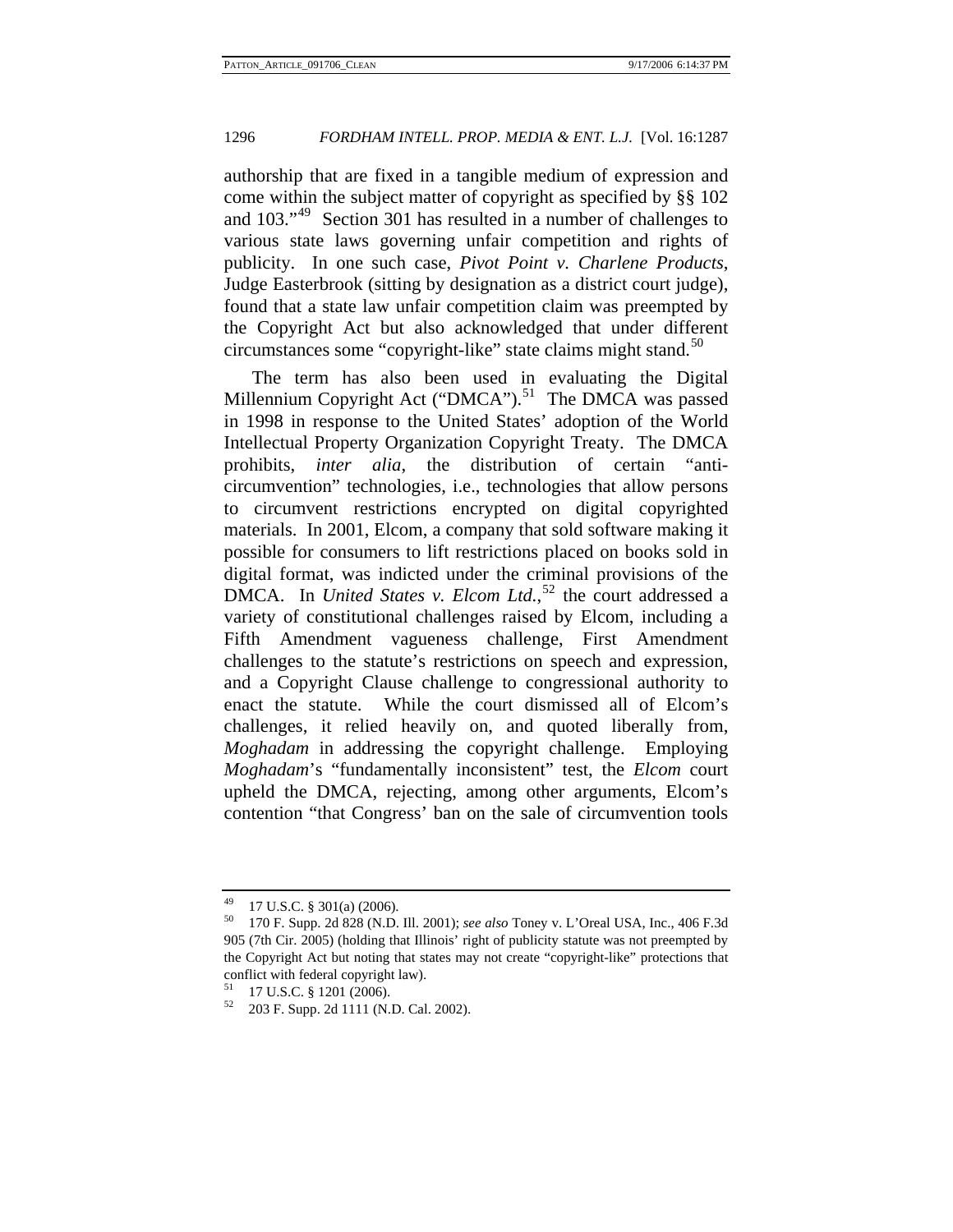has the effect of allowing publishers to claim copyright-like protection in public domain works  $\ldots$ ."<sup>[53](#page-11-0)</sup>

The common thread running throughout these pre-*Martignon* opinions, is their use of the term "copyright-like" in reference to a statute's similarities and differences with the Copyright Act. The preemption cases do so explicitly by referring to Section 301 of the Copyright Act, which asserts federal supremacy over all things "equivalent" to copyright. The court in *Elcom* did so by its heavy reliance on *Moghadam* and its ultimate conclusion that the DMCA's anti-circumvention provisions did not extend any of the rights granted by the Copyright Act, i.e., the "exclusive rights to reproduce, and distribute copies of an original work of authorship, to make derivative works, and to perform the work publicly, for a limited time."<sup>[54](#page-11-1)</sup>

And finally, the court in *Moghadam* explained in detail what it meant when describing the anti-bootlegging statute as conferring "hybrid rights" that were best described as "quasi-copyright or *sui generis* protections."[55](#page-11-2) The court listed the rights granted by § 106 of the Copyright Act and noted that the anti-bootlegging statute did not confer all of those same rights.<sup>[56](#page-11-3)</sup> It also noted the uncertainty of whether copyright concepts like fair use, work-for-hire, limited duration, and the statute of limitations were applicable to the anti-bootlegging statute.<sup>[57](#page-11-4)</sup>

In *Martignon*, however, the court, at times, used the term "copyright-like" in a decidedly different manner, and it is this usage that has fueled many of the opinion's critics. In addition to using the term "copyright-like" to describe the anti-bootlegging statute's relationship to the rights conferred by the Copyright Act, the *Martignon* court also used the term to describe the statute in relation to the subject matter of the Copyright Clause.

Whether the bootlegging statute falls within the scope of the Copyright Clause is virtually determinative of whether the statute

<span id="page-11-0"></span><sup>53</sup> *Id.* at 1141; *see also* 321 Studios v. Metro Goldwyn Mayer Studios, Inc*.*, 307

<span id="page-11-2"></span>

<span id="page-11-1"></span>F. Supp. 2d 1085 (N.D. Cal. 2004) (citing *Elcom*, 203 F. Supp. 2d at 1117–18). 54 *Elcom*, 203 F. Supp. 2d at 1121. 55 United States v. Moghadam, 175 F.3d 1269, 1273 (11th Cir. 1999). 56 *Id.*

<span id="page-11-4"></span><span id="page-11-3"></span><sup>57</sup> *Id.*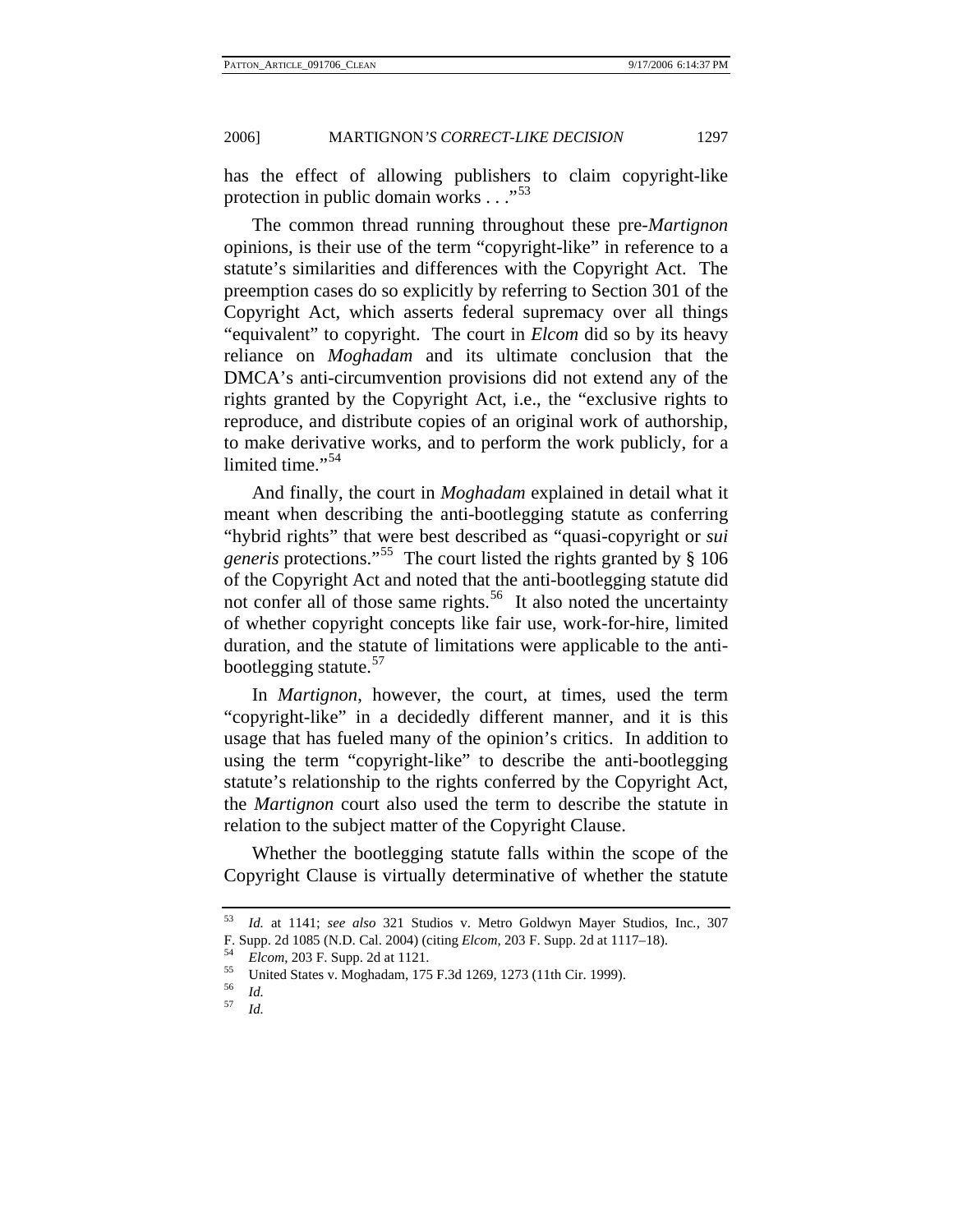is constitutional.<sup>[58](#page-12-0)</sup> If, as the United States argues, the statute falls outside the scope of the Copyright Clause because it regulates non- "Writings," then it is easy to see why Congress could validly exercise its Commerce Clause powers to enact it. If the regulation of live performances and the resulting recordings of those performances is something separate and apart from the subject matter regulated by the Copyright Clause, then nothing in the Copyright Clause would restrain congressional action; and if another clause, such as the Commerce Clause, provides Congress with the power to regulate performances, then Congress may do so, uninhibited by the limitations of the Copyright Clause.

If, however, the anti-bootlegging statute regulates subject matter that falls within the scope of the Copyright Clause, it is easy to see why Congress would be constrained by the limitations imposed therein, regardless of additional grants of power such as the Commerce Clause that might otherwise provide Congress with the authority to enact the law. Here, *Railway Labor* is dispositive: Congress may not resort to other more general grants of authority to do what is forbidden by a more specific constitutional limitation.

The *Martignon* court, by classifying the statute as "copyrightlike," largely by reference to its similarity to the Copyright Act, while also using the term "copyright-like" to refer to that which falls within the scope of the Copyright Clause, gave near dispositive weight to the classification. While the classification can be instructive, it should not be dispositive, and here, the critics are right to question the terminology. The holding in *Martignon*, however, remains sound because the bootlegging statute does indeed fall within the scope of the Copyright Clause.

#### III. MARTIGNON WAS RIGHTLY DECIDED

The bootlegging statute prohibits a variety of conduct, including the unauthorized copying of live musical performances and the subsequent copying or distribution of those recordings.

<span id="page-12-0"></span><sup>58</sup> *But see* Thomas B. Nachbar, *Intellectual Property and Constitutional Norms*, 104 COLUM. L. REV. 272 (2004) (writer argues that the constraints of the Copyright Clause should not prohibit Congress from acting pursuant to its other grants of authority).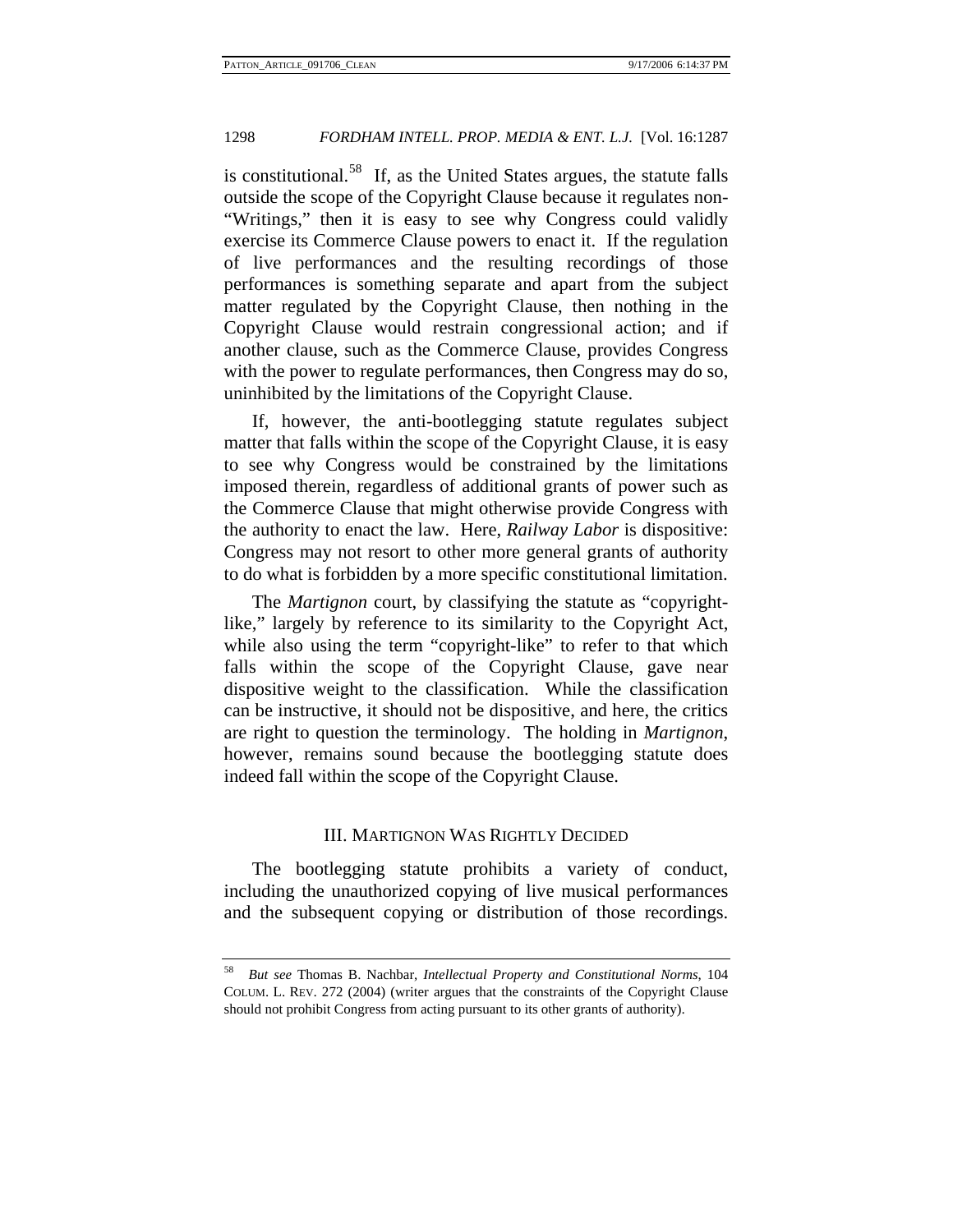Mr. Martignon challenged the statute as violating the Copyright Clause in two ways: (1) by violating the "Writings" requirement; and (2) by violating the "Limited Times" requirement.

The first challenge is perhaps the more difficult of the two to resolve as it relies not purely on the text of the Copyright Clause but also on its history and accepted meaning. Prior to the enactment of the bootlegging statute, Congress had never granted exclusive intellectual property rights to something not fixed in some sort of tangible form. "Writings" has been interpreted to cover a host of tangible items, including photographs,  $59$  graphic and sculptural art<sup>[60](#page-13-1)</sup> and audiovisual works,  $61$  but never to live performances. $62$  Any regulation of performances had always been left to the States, the majority of which prohibited bootlegging.<sup>[63](#page-13-4)</sup>

The United States, relying on the fact that performances are not "Writings," argued that the bootlegging statute simply falls outside the realm of the Copyright Clause and thus Congress is free to use its Commerce Clause powers free of the Copyright Clause restraints. Mr. Martignon's response was that "Writings" does not mark the subject matter of the Copyright Clause; rather it imposes a limitation on congressional authority when it regulates within the scope of the Copyright Clause. And Congress acts within the scope of the Clause whenever it grants exclusive rights to the Authors of original works that are the fruits of creative or intellectual labor $64$ —whether in tangible form or not.

The second challenge to the statute—the "Limited Times" challenge—is more straightforward. Here, the United States can no longer rely on its argument that because the statute regulates non- "Writings," it falls outside the scope of the Copyright Clause. The

<span id="page-13-0"></span><sup>&</sup>lt;sup>59</sup> Burrow-Giles Lithograph Co. v. Sarony, 111 U.S. 53 (1883).<br><sup>60</sup> See e.g. Gay Toys, Inc. v. Buddy J. Corp. 703 E.2e

<span id="page-13-1"></span><sup>60</sup> *See, e.g.*, Gay Toys, Inc. v. Buddy L Corp*.*, 703 F.2d 970 (6th Cir. 1983) (distinguishing between useful and artistic goods); Norris Indus., Inc. v. Int'l Tel. & Tel. Corp*.*, 696 F.2d 918 (11th Cir. 1983) (same). 61 *See, e.g*., WGN Continental Broadcasting Co. v. United Video, Inc*.*, 693 F.2d 622,

<span id="page-13-2"></span><sup>628 (7</sup>th Cir. 1982).

<span id="page-13-3"></span><sup>62</sup> *See* David Nimmer, *The End of Copyright*, 48 VAND. L. REV. 1385, 1409 (1995) ("No respectable interpretation of the word 'writings' embraces an untaped performance of someone singing at Carnegie Hall.").

<span id="page-13-5"></span><span id="page-13-4"></span><sup>63</sup> Lee, *supra* note 15, at n.29. 64 *See* Goldstein v. California, 412 U.S. 546, 561 (1973).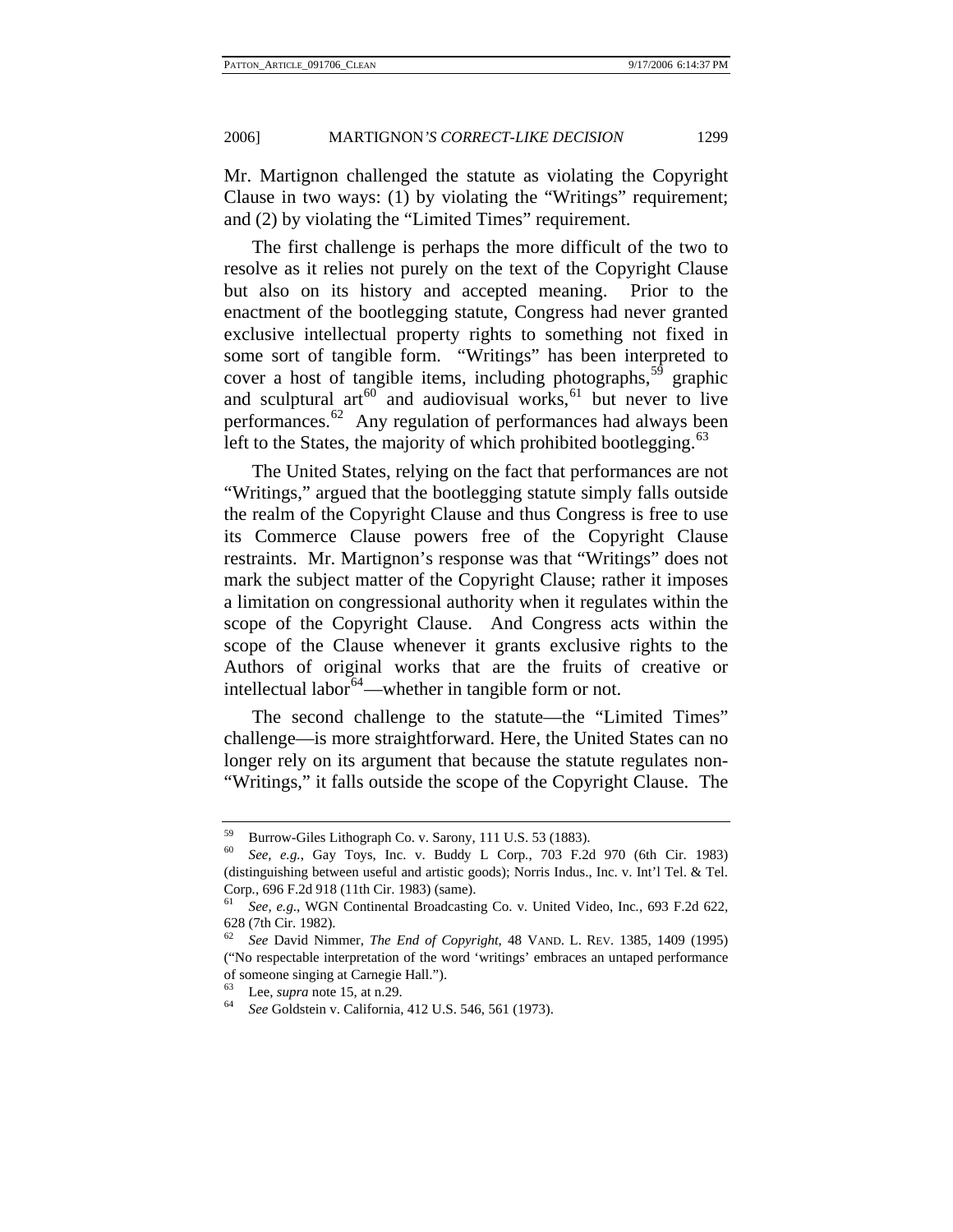statute, in addition to regulating non-"Writings" by prohibiting the recording of heretofore unrecorded performances, also regulates the subsequent copying and distribution of those recordings. Those tangible recordings are certainly "Writings" by any definition of the term. $65$  And the bootlegging statute's perpetual prohibition on the distribution of those recordings without the performer's consent is fatal.<sup>[66](#page-14-1)</sup>

The *Martignon* court was correct to follow the example of *Railway Labor* when it looked to a variety of sources in determining whether the statute fell within the scope of the Copyright Clause. In *Railway Labor*, the Supreme Court examined the nature of the statute at issue, RITA, and its legislative history in determining that it was indeed a law that fell within the subject matter of the Bankruptcy Clause. Judge Baer, in noting the anti-bootlegging statute's language, its similarity to the Copyright Act, and its legislative history grounded in a treaty on intellectual property matters, did the same when he examined what sort of rights were being created by the anti-bootlegging statute.

His ultimate conclusion that "Congress may not enact copyright-like legislation, such as the anti-bootlegging statute, under the commerce clause (or any other clause) when the legislation conflicts with the limitation[s] imposed by the Copyright Clause," is well-supported when one understands that by "copyright-like" he is referring to that which falls within the scope of the Copyright Clause.

The holding and the terminology are further supported by the Supreme Court's decision in *Dastar Corp. v. Twentieth Century*  Fox Film Corp.<sup>[67](#page-14-2)</sup> In *Dastar*, the Court held that a provision of the

<span id="page-14-0"></span><sup>65</sup> Some have argued that the recordings are not "Writings" because they were created without authorization, noting that the definition of fixation in the Copyright Act requires the "authority of the author." 17 U.S.C. § 101 (2000). The argument fails because it conflates the Copyright Act's definition of fixation with the constitutional definition of "Writings" which has never been so constrained. *See Goldstein*, 412 U.S. at 561 (defining a Writing as "any physical rendering of the fruits of creative intellectual or aesthetic labor").

<span id="page-14-2"></span><span id="page-14-1"></span><sup>66</sup> *See* Eldred v. Ashcroft, 537 U.S. 187, 196, 198, 208 (2003) (variously referring to the Copyright Clause's "Limited Times" language as a "restriction," "limitation," and "constraint" on congressional authority).

<sup>539</sup> U.S. 23 (2003).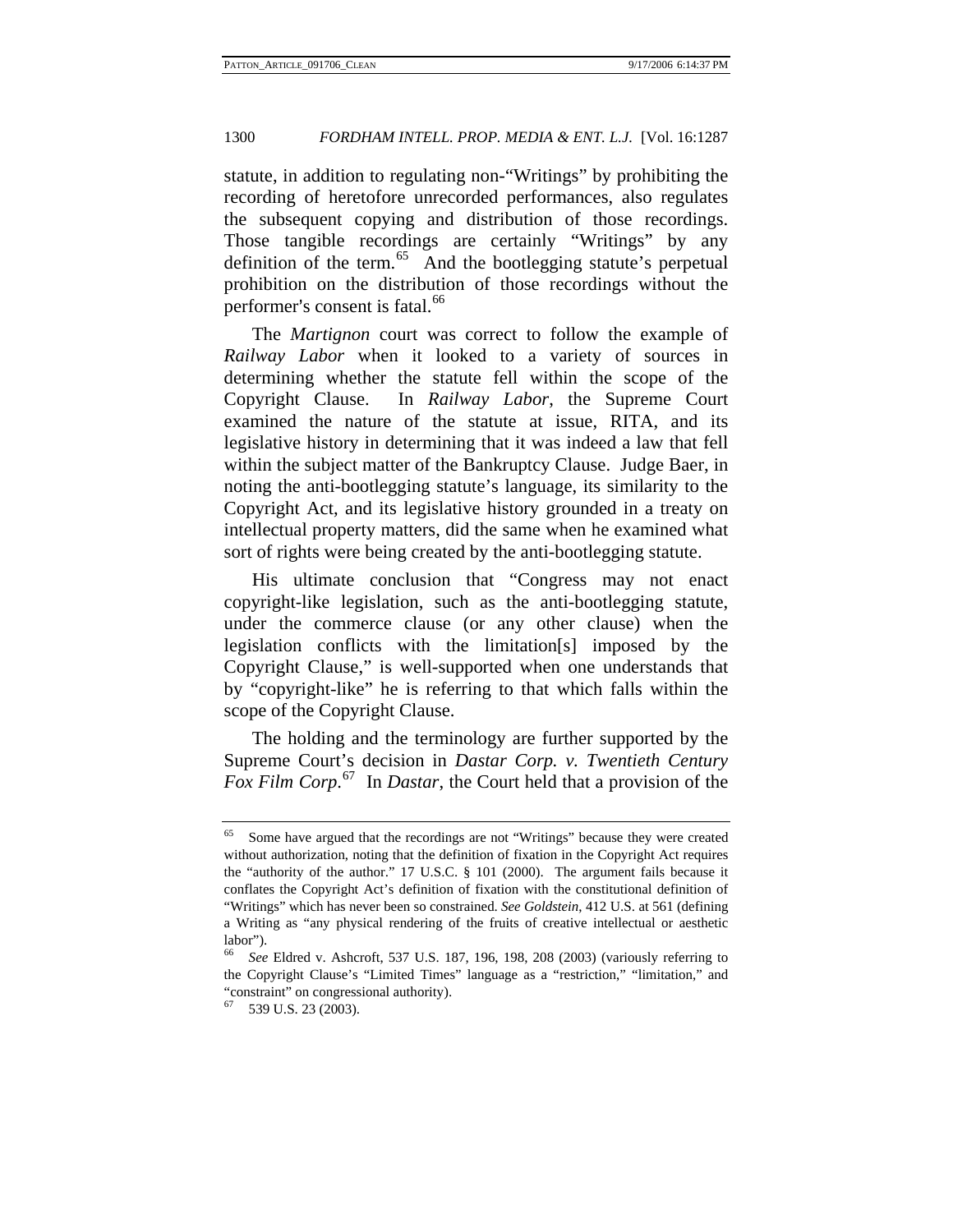Lanham Act did not, and more importantly, could not, prevent the unaccredited copying of an uncopyrightable work. Dastar, a production company, released a video in which it repackaged an old television documentary which had fallen into the public domain after the lapsing of its original copyright. Dastar's rerelease changed the ordering of the footage and listed itself as the producer. The original producer of the documentary sued Dastar under Section 43(a) of the Lanham Act which creates a cause of action against anyone who uses in commerce either "a false designation of origin, or any false description or representation" in connection with "any goods or services."<sup>[68](#page-15-0)</sup> In dismissing the claim, the Supreme Court went beyond mere statutory interpretation of the Lanham Act: it held that allowing such a claim would "create a species of mutant copyright law,"<sup>[69](#page-15-1)</sup> and was something that Congress "may not do."<sup>[70](#page-15-2)</sup>

Whether one refers to the anti-bootlegging statute as "copyright-like," "quasi-copyright," or the more sinister "mutant copyright law," it falls squarely within the bounds of the Copyright Clause and the *Martignon* court was right to strike it down.

#### IV. NEIGHBORING RIGHTS AND FUTURE IMPLICATIONS

Intellectual property rights in the United States have historically been positive rights handed down by Congress pursuant to its Copyright Clause powers.<sup>[71](#page-15-3)</sup> The rights conferred by Congress have been broad, covering a variety of works whose only common attribute is that they are "original" and have some "minimal degree of creativity."<sup>[72](#page-15-4)</sup> The American system stood in contrast to the traditional European model of natural rights (*droit d'auteur*) in which authors enjoy protection only for works of "high authorship."<sup>[73](#page-15-5)</sup> The European model reserves a separate

<span id="page-15-2"></span><span id="page-15-1"></span>

<span id="page-15-0"></span><sup>68</sup> *Id.* at 29. 69 *Id.* at 34. 70 *Id.* at 37 ("To hold otherwise, would be akin to finding that § 43(a) created a species % of perpetual patent and copyright, which Congress may not do.").<br>
<sup>71</sup> See Melville B. Nimmer & David Nimmer, NIMMER ON COPYRIGHT § 8E.01 (2004).<br>
<sup>72</sup> Feist Publ'ns, Inc. v. Rural Tel. Serv. Co., 499 U.S. 340, 348 (199

<span id="page-15-5"></span><span id="page-15-4"></span><span id="page-15-3"></span>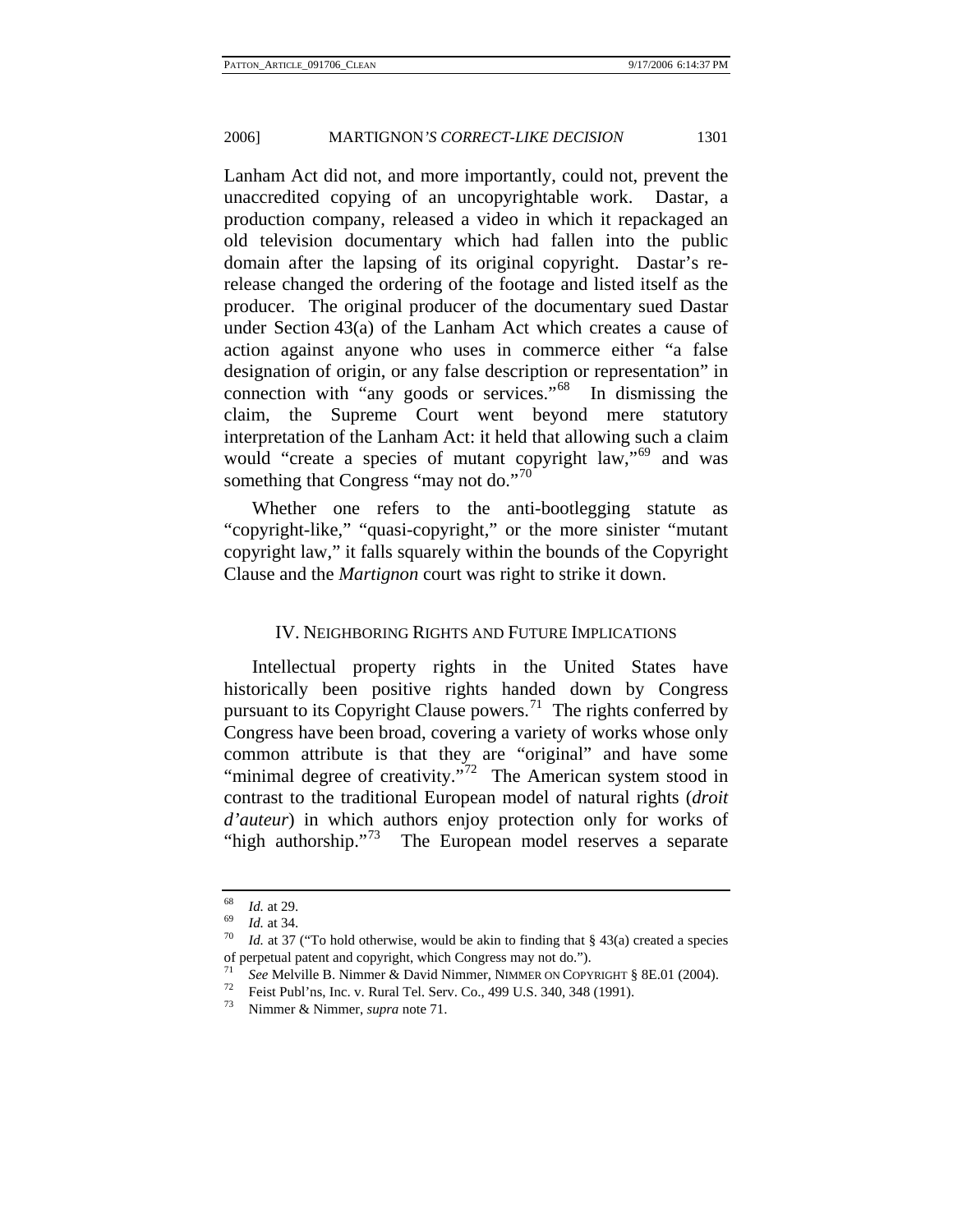place for those so-called "neighboring rights" (*droit voisins*) which are "similar to those protected by copyright laws . . . but are not necessarily protected under a nation's copyright law."<sup>[74](#page-16-0)</sup> These neighboring rights most commonly refer "to the rights of performers, producers of sound recordings, and broadcasters."<sup>[75](#page-16-1)</sup>

In 1994, when Congress implemented the anti-bootlegging statute in response to the TRIPS accord, the United States for the first time entered the world of "neighboring rights." Given this fundamental break with traditional American intellectual property jurisprudence, it is no surprise that significant constitutional questions have arisen. And as the United States continues to enter into international treaties and agreements on intellectual property, those same questions will undoubtedly continue to arise.

Equally likely will be the use of various terms such as "copyright-like" and "quasi-copyright" to describe the newly created hybrid rights. But the mere description of the newly created rights as such will not resolve the question of their constitutional validity. Not all "copyright-like" legislation (in the *Moghadam* sense of the term) will necessary fall within the scope of the Copyright Clause. The related area of trademarks demonstrates this. The Lanham Act could certainly be viewed as conferring "copyright-like" protections to the owners of trademarks in that it grants the owners exclusive rights to use certain symbols or words. The Supreme Court has held, however, that trademarks do not fall within the scope of the Copyright Clause because they do not meet the requirement of originality; instead they arise out of use or "priority of appropriation" in relation to a product's branding.<sup>[76](#page-16-2)</sup> Trademarks thus stand in contrast to the recordings of live musical performances which are certainly creative and original under the Supreme Court's definition of those terms.

As the bootlegging context shows, the term "copyright-like" can be used to either support or criticize a statute depending on

<span id="page-16-0"></span><sup>74</sup> Stephen Fraser, *The Copyright Battle: Emerging International Rules and Roadblocks on the Global Information Infrastructure*, 15 J. MARSHALL J. COMPUTER & INFO. L. 759, 768 (1997).

<span id="page-16-2"></span><span id="page-16-1"></span><sup>75</sup> Nimmer & Nimmer, *supra* note 71. 76 The Trademark Cases, 100 U.S. 82, 94 (1879); *see also Feist*, 499 U.S. at 346.